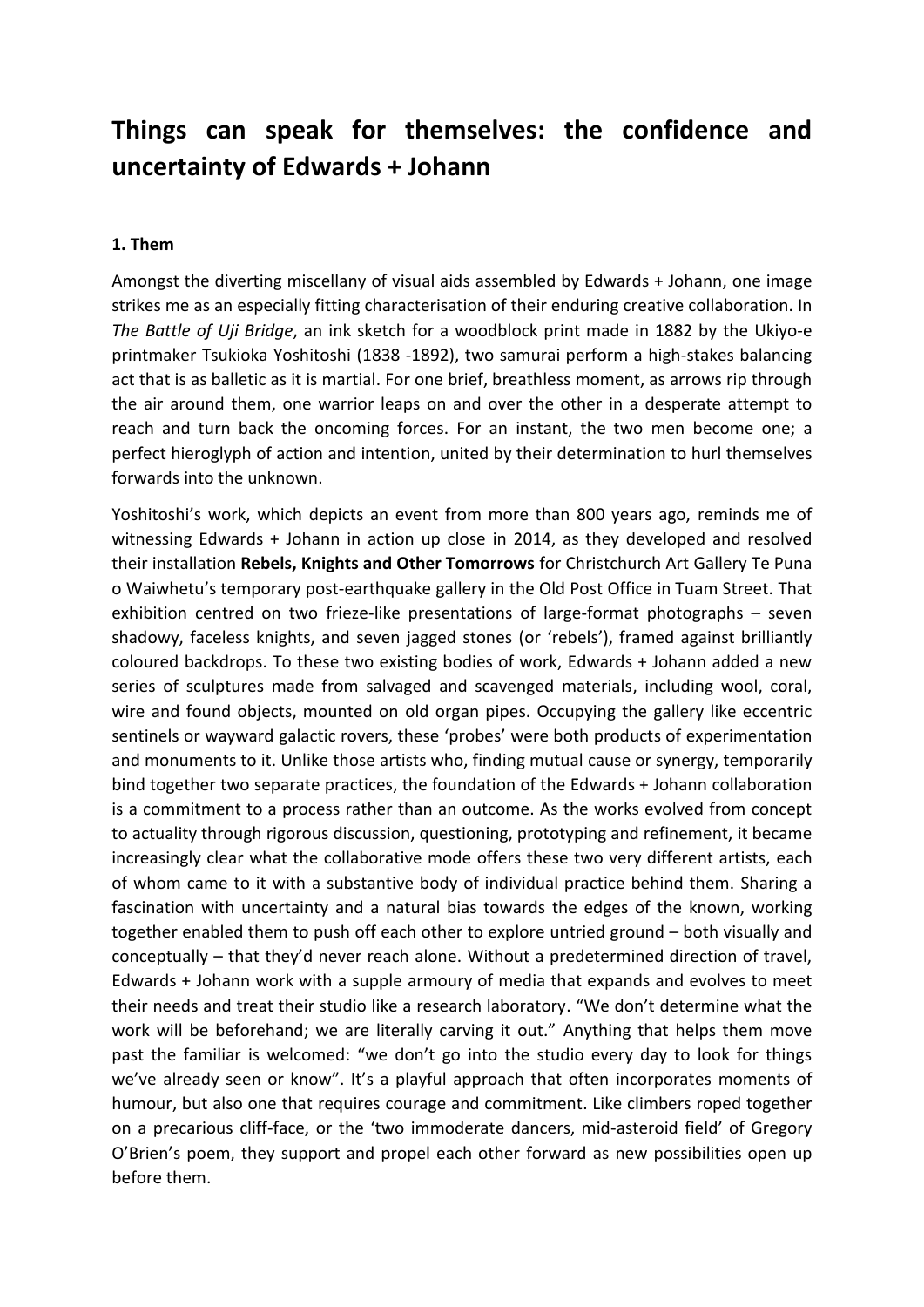## **2. Us**

Against a backdrop of shifting clouds, a pale face materialises. Cropped clean of hair, neck or body, its skin has been coated in a thick white substance that creates a sense of anonymity while also emphasising the numerous fine lines that criss-cross its surface. Bald and exposed, its vulnerability is further underscored when the dark silhouette of a jagged rock face appears in the space directly beside it. After hovering uncomfortably close, the rock rotates. Will it knock the face out of orbit, or obliterate it completely? The eyes keep watch, anxious and shifting, but also seem to register something else just outside the frame. What, exactly, is impossible to gauge; both hope and trepidation seem to flicker behind those pensive eyes. Soon, though, the rock face disappears and the sky is replaced with a surging river. Birds sing, and a branch of Japanese cherry blossom appears and disappears. Meanwhile, in a second apparition behind us, and in a second disembodied face, those same eyes are pressed tightly shut.

In *Only Ghosts Glow in the Dark* (2017), two large monitors face each other across a darkened space. Installed at eye level, each delivers both image and audio, and when one side is silent, the other is not. From where we stand, between the screens, these sights and sounds meet and intertwine, and over a repeating loop of around eight minutes they build up an increasingly enigmatic narrative that persists in the memory. Commissioned for the 2017 exhibition *Events Growing from the Edge of Spaces*, which marked ten years of the Edwards + Johann collaboration, *Only Ghosts* was first unveiled at the Wallace Arts Centre's Pah Homestead and is now part of the Wallace Arts Trust Collection. Exhibited alongside a selection of photograph-based works made between 2013 and 2016, the video work was a nod to the practice that had led the artists to this point, and also, perhaps, an intriguing, open-ended pentimenti of their future interests. As *Events Growing from the Edge of Spaces* made clear, the evolution of their oeuvre has not followed the obedient linear logic so beloved by art historians, but rather has circled around and back upon itself in a series of widening arcs – a process artist Julia Morison, describing her own work, called 'a loop around a loop'. For Edwards + Johann, this allows a kind of prospecting, as they seek out new samples, but also reanalyse old ones; extracting an ever-expanding catalogue of associations and interpretations.

Halfway between the two different, but closely related, video narratives of *Only Ghosts*, Edwards + Johann opened up for us, their audience. You can't see both sequences at the same time, but each subtly infiltrates the other, creating a compounded, complicated experience that will never play out in exactly the same way. Images and sounds wash past and around us; we connect and also separate them. A fascination with liminal, or threshold, spaces has long been a feature of the Edwards + Johann collaboration, and the images they selected for *Only Ghosts* heightened this sense of 'in between-ness', seeming to shift between locations, seasons, and times of day. The sandy beach visible in the second video is washed with water, halfway between land and sea. The shifting clouds also suspend us in an indeterminate, intermediary place, somewhere between reality and imagination. In earlier works, the artists represented this idea as a cord or thread pulled or trailed between two figures, later it registers as gaps, seams, edges or ridgelines. In a less obvious way, the masks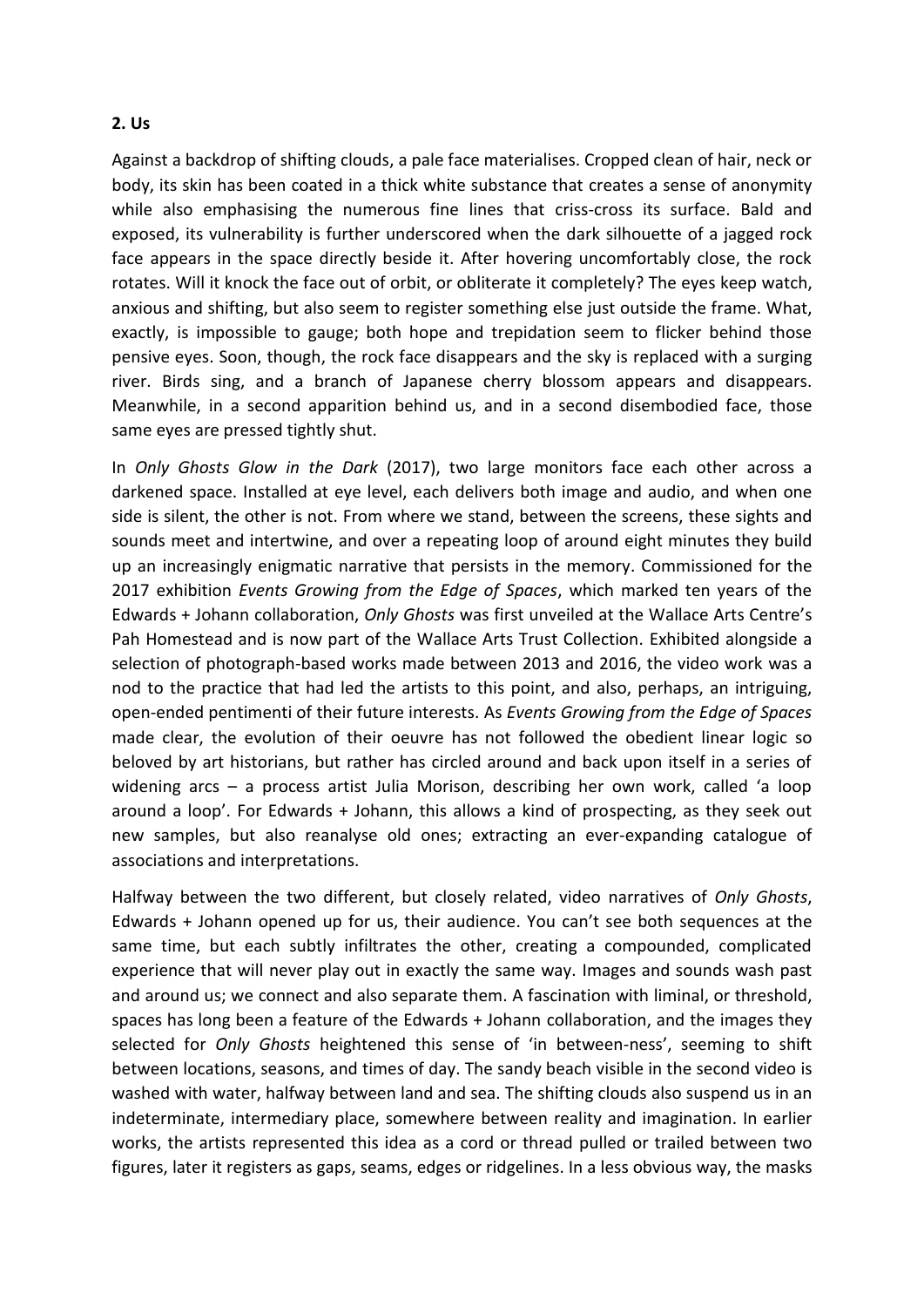and hoods worn by the artists in highly constructed works like *I'll be your mirror – one of us cannot be wrong* (2009) and *Knight in the Wilderness #1-7* (2013) register a visual pause between outer and inner selves, an acknowledgement of the body's ability to reflect both external and internal geographies. These aspects of self are neither fixed, nor clearly defined, and the artists are careful to incorporate a degree of ambiguity in the devices they employ in such tableaus to allow ample room for porosity and cross-contamination.

Unlike the tautly theatrical, highly performative quality that characterised earlier videos, such as *Fishing in a Bathtub: Tormenting Luxury* (2007/2008) – filmed at the WWII defence battery at Godley Head, on Banks Peninsula and around the North Canterbury coastline – the ambient sparseness of *Only Ghosts* encourages us to fill this opened-up space with our own thoughts, creating a mutable story that can't be told the same way twice. Late in the first sequence, the looming white face is briefly doubled, adding a third pair of eyes to the two sets that already face off across the room. For a moment, the faces hang together; twin moons with a common orbit. Soon afterward, the original face blurs and disappears. It's a hint, perhaps, that Edwards + Johann are trying to get to those least tangible parts of our psyche, the emotional residues that cling doggedly to our edges as we act out our daily performance of normality.

## **3. That**

In September 2017, Edwards + Johann presented **from the EDGE of SPACES**, a staging of recent and new works at Chambers Art Gallery, a space adjacent to their workspace in a complex that houses several local practitioners in a rebuilding city where studio spaces are still noticeably scarce. Hung around the walls were several large works that further complicated the rock motif explored in *Accidental Rebels* with delicate, finely drawn areas the artists described in the accompanying catalogue as "an obsessive caress". Tracing the minute variations of each rock's surface, the white lines recalled the expressive weathering of the face in *Only Ghosts* and suggested the ongoing impact of unspecified external forces. On the floor at the back of the space, visitors encountered something entirely different. *Probing… after a rainy day* (2017) had been made especially for the exhibition – in fact, it was still in the process of creation. Taking the rocks they'd placed at the centre of their photographic works, Edwards + Johann combined them with an array of found and fabricated materials, opening up new relationships and associations. The propulsion of these materials into 'real' three-dimensional space might have diminished their mystery – after all, while in the photographs they could have been any size, here we could measure them against our own bodies, categorising them definitively amongst the givens of our environment. Strangely though, rather than compromising their ambiguity, this change seemed to externalise it. It was easy to find yourself transformed, resized. If they were still large, then we were now monstrous. The inherent confidence of these objects seemed to rebuff our own.

With a combination of expanding builder's foam and an activated crystal solution, the artists created a strange new landscape, a tundra elicited as much by chance as by design. Hand